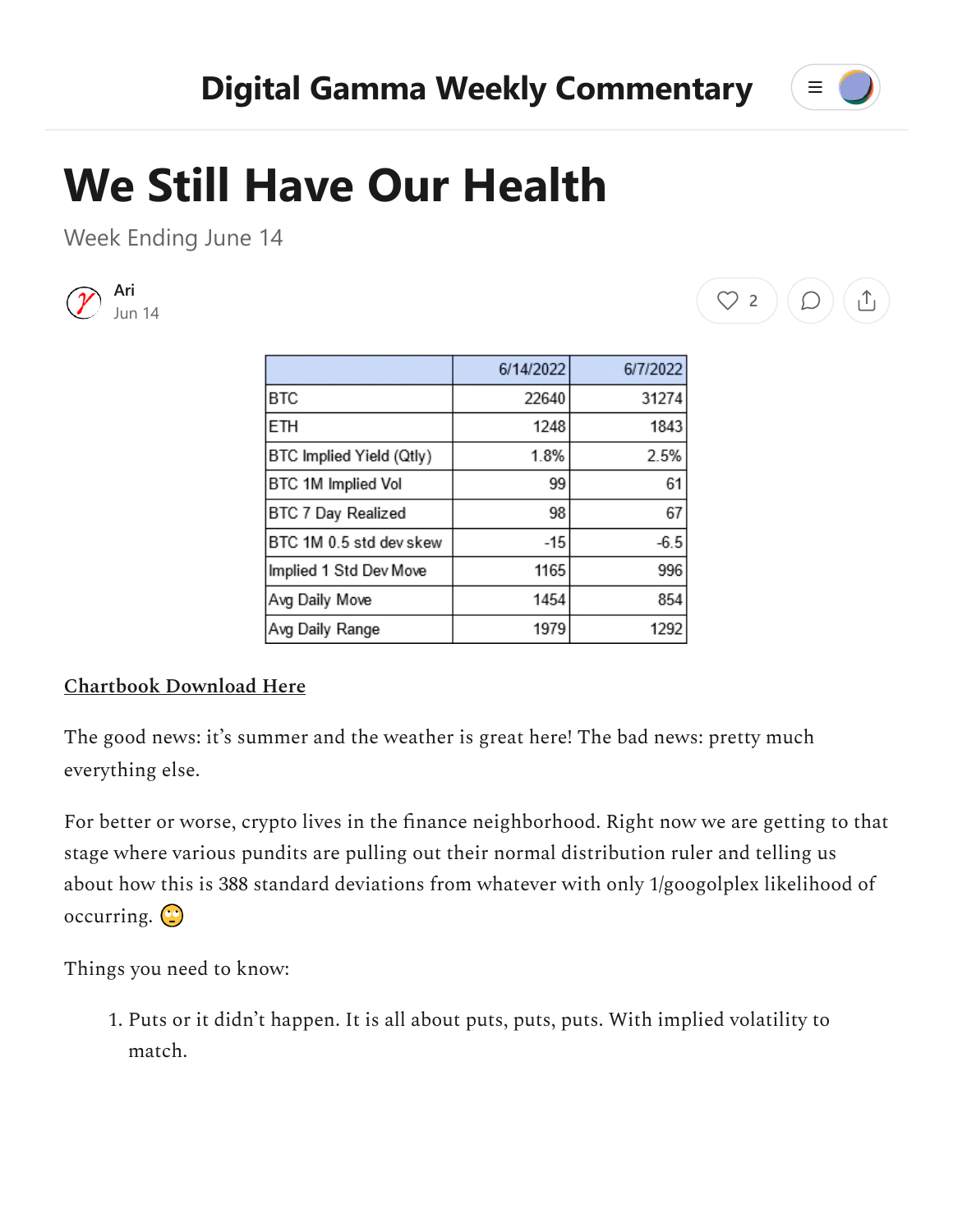

2. Dollar strength — one of the dollar indexes is going to be the most pure form of both cause and effect of what is going on in the market right now. Talking about liquidity or interest rates, the dollar is the best benchmark right now for gauging "tightness" in the market.



- 3. [Treasury Market Illiquidity: Tracy Alloway and Liz McCormick write about lack of](https://www.bloomberg.com/news/articles/2022-06-14/the-world-s-most-important-market-has-a-big-and-repetitive-problem) liquidity in Treasuries. Duh. The fundamental uncertainty of the path of interest rates is sky high. With uncertainty, it takes more movement to get real participation. When things are certain, the difference in basis points feels big. Now? From a fundamental perspective, a basis point is nothing with a Fed that is doing 50, 75, or 100 bps of hiking. Further, it is a vicious cycle: the movements come about when people back off, then more back off, which exacerabates the whole system. Probably a good time to ask whether the amount of liquidity participants had become used to are a good benchmark to measure against.
- 4. Turning up the heat at Celsius (I know, I know, but honestly, *someone* had to use it). Celsius has shut down withdrawals and is rumored to have struck a deal to get liquidity on its stEth position (staked ETH which is still close to full value but for which they have no liquidity). Although I feel for the customers locked out of their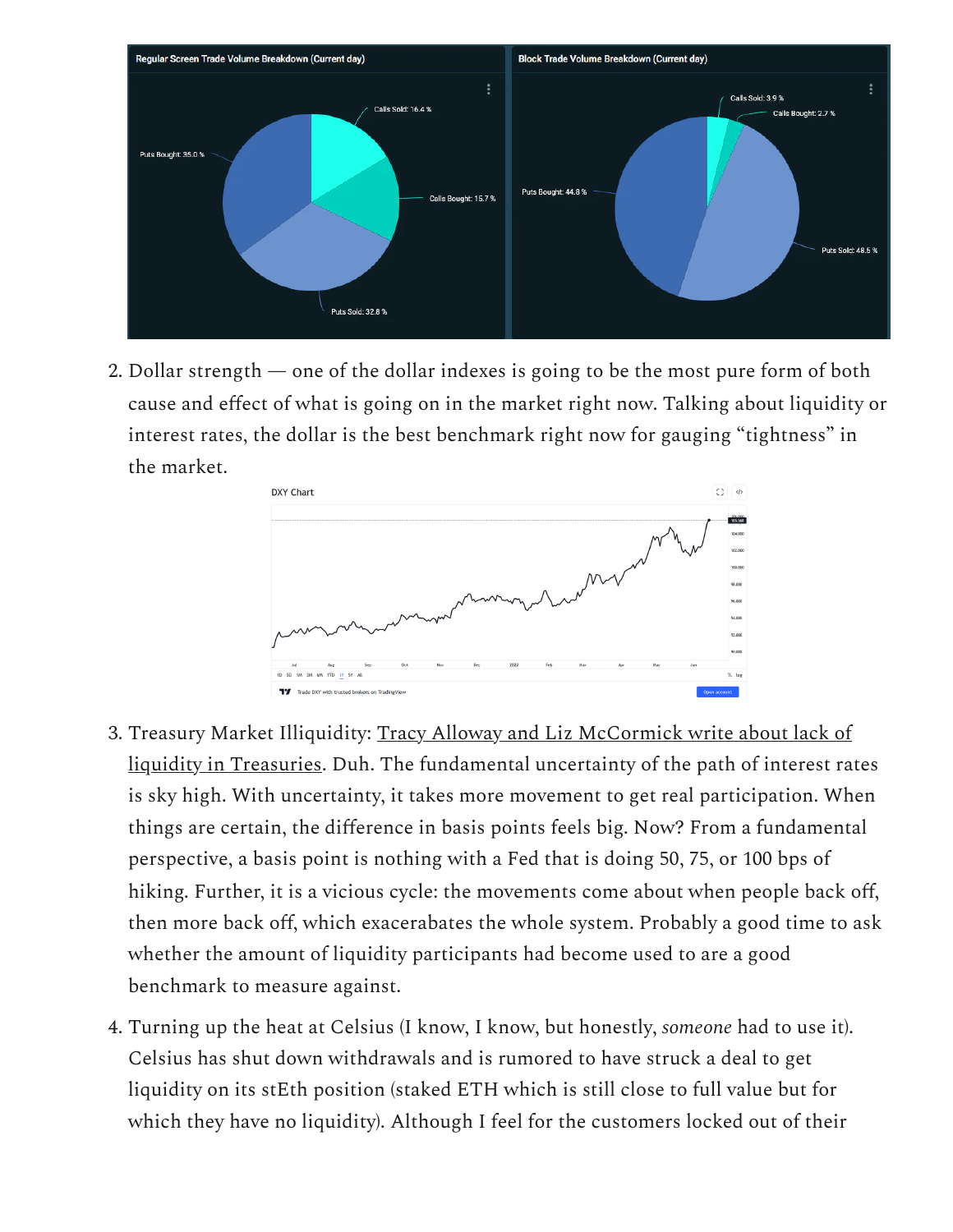accounts, I think that this is actually a positive outcome. If they are solvent, eventually everyone will be okay. Seems far better than just hoping for getting your money out.

5. Stops. First, Celsius has a lot [posted with Maker against WBTC](https://defiexplore.com/address/0x87a67e7dc32fdc79853d780c6f516312b4a503b5) (wrapped BTC). The good news is that they have been on top of their account and have pushed the liquidation price from 22K down to here showing \$15.1K. That's a healthy sign. Second, of course, there is still the MicroStrategy stash. According to the firm, they will merely need to post more BTC rather than liquidate. For now, that seems more "meh" than "yikes".

| defi@xplore             |                                                     |               |                          | Simulation<br><b>Explore</b><br><b>Stats</b> |               |
|-------------------------|-----------------------------------------------------|---------------|--------------------------|----------------------------------------------|---------------|
|                         | 0x87a67e7dc32fdc7985 $\mathbf{3} \times$            |               |                          |                                              |               |
|                         | Enter MCD CDP ID, transaction hash, or user address |               |                          |                                              |               |
| <b>CDPs</b>             |                                                     |               |                          |                                              |               |
|                         | <b>Debt</b>                                         | Collateral    | <b>Liquidation price</b> | Ratio                                        |               |
|                         |                                                     |               |                          |                                              |               |
| Δ<br>24603              | 0 DAI                                               | <b>O BAT</b>  | \$0                      | 0%                                           | $\rightarrow$ |
| 24620                   | 0.00 DAI                                            | <b>O MANA</b> | \$0                      | 0%                                           | $\rightarrow$ |
| ID<br>$\Omega$<br>24622 | 18.1M DAI                                           | 6.7M LINK     | \$4.44                   | 232.77%                                      | $\rightarrow$ |

Unsurprisingly, volatility is far, far higher. The general rule of options trading is that when vol is statistically cheap, sell it, and when statistically expensive, buy it. Basically, participants are reluctant to move their prices to extremes (unless forced to). Also, not bad to consider selling vega and buying gamma. Although, my take on that, is that the yield curve is both backwardated and a bit steep. Need to be choosy here. And  $-$  this is a big and  $-$  gotta be strike selective. Calls and puts are priced totally differently.

My overall take right now is that 1) Celsius appears to have stabilized *for now*, 2) the market has spoke and puts have been aggressively repriced even from their prior high skew, and 3) at this point, there is an overwhelming fear of Fed action and dollar/funding/liquidity tightness. I feel like a relief rally is coming post FOMC. If all that happens a 75bps hike, the market will feel like it got away with stealing something.

Still, that's an empty prediction. What do you do if you feel like you just have to hedge, you don't want to ditch your exposure, and vol is too expensive? Thankfully, that is exactly what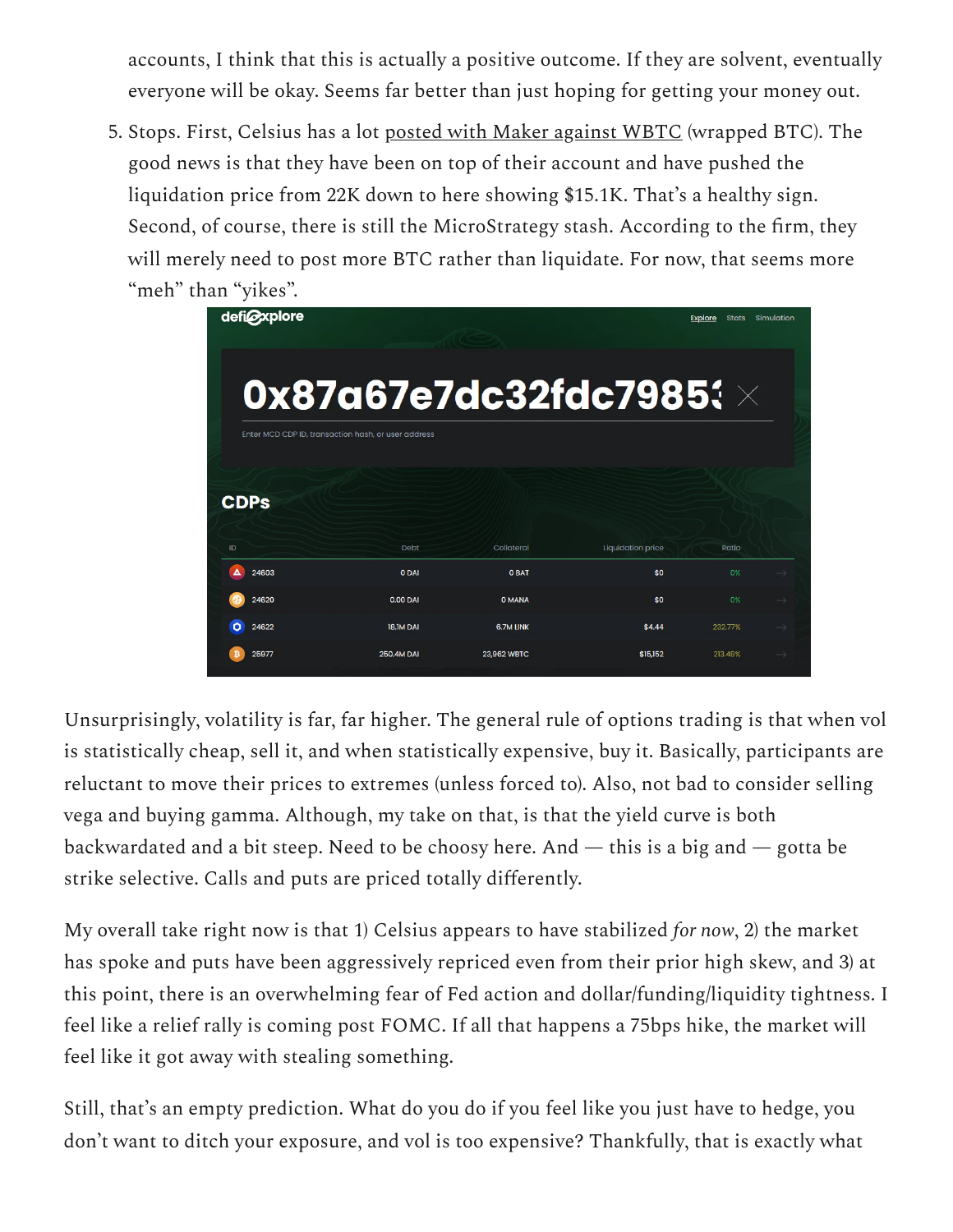options are made for — spreading. Consider looking at put spreads for downside protection. If you are not going to be dynamically hedging, and you are just putting on a put spread to protect a long position, then take advantage of the market: sell something like the 15K or 18K strike puts where everyone has taken a concentrated bet (for good reason, too!) and look at purchasing a put with a far lower implied volatility. Or, instead of buying puts, look at replacing (selling) your long crypto position with calls or call spreads.

Our open interest for BTC futures is Binance and that has dropped off. Check this out from the Block research. You can see that OI is lower, but did not drop off a cliff.



Best

Ari

DISCLAIMER: Do your own research. Nothing herein is investment or trading advice. All information here is given on a best efforts basis and there is no guarantee of accuracy.



## Comments